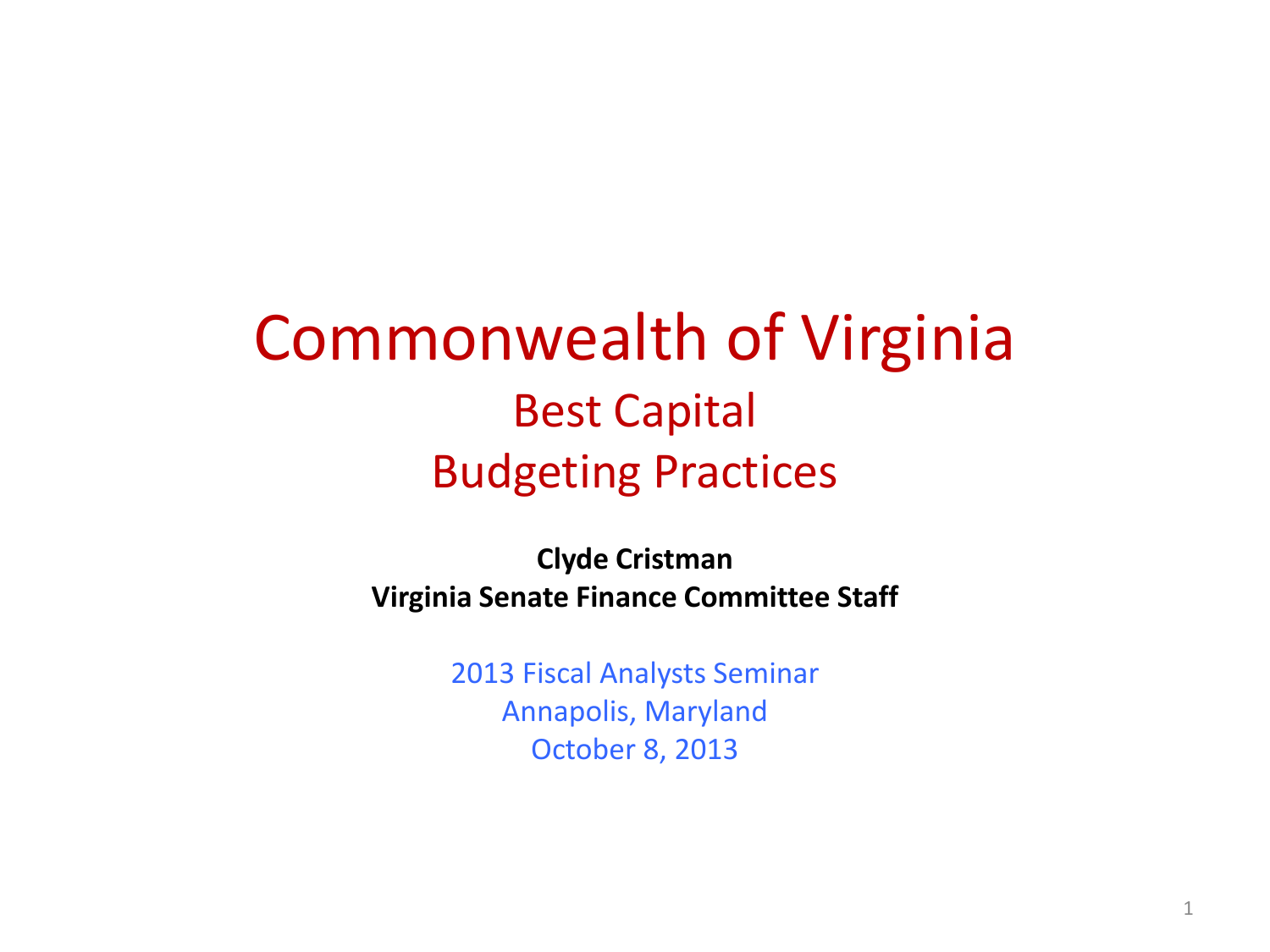# Six-year Planning Process

- In 2008, the Virginia General Assembly codified the requirement for a six-year capital outlay plan:
	- Beginning in 2009, Governor must submit annually a tentative bill to the General Assembly for next six fiscal years.
		- Initial plan adopted in 2009 is a dynamic document.
			- As projects are completed, they come off the plan and can be replaced with new projects.
		- Major updates to the plan are made in even years to coincide with biennial budget.
			- However, adjustments to the plan can be made annually.
	- The goals of this plan are to provide for a more business-like approach to capital budgeting, while reducing parochial and partisan pressures, and produce a smoother, more reliable and predictable capital outlay program.
	- Projects are placed in a range for budgeting purposes, since precise costs are not know at this stage (i.e. \$10 to \$25 million, \$25 to \$50 million, \$75 to \$100 million).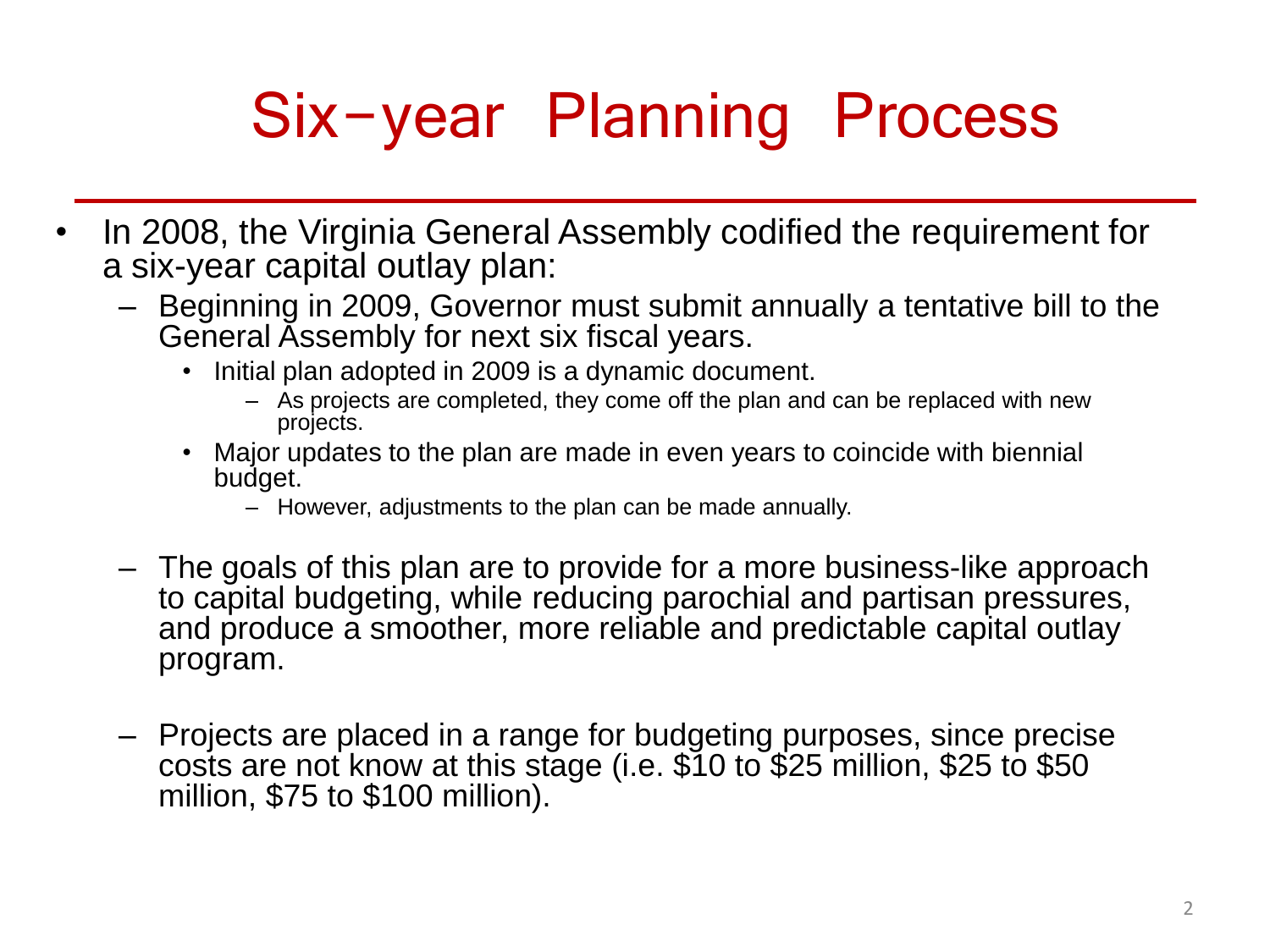### Six-year Project Advisory

### **Committee**

- The "Six-PAC" reviews, analyze and recommends projects to the Governor for inclusion in the six-year plan.
	- Committee consists of the Secretary of Finance, and the Directors of Department of Planning and Budget, Department of General Services, State Council of Higher Education for Virginia, House Appropriations Committee and Senate Finance Committee.
	- The "Six-PAC" was also tasked by the 2013 General Assembly with managing the cash-flows of a \$1.1 billion project pool.
		- Budget language requires that no more than \$250 million in bonds be issued each year as this pool is completed.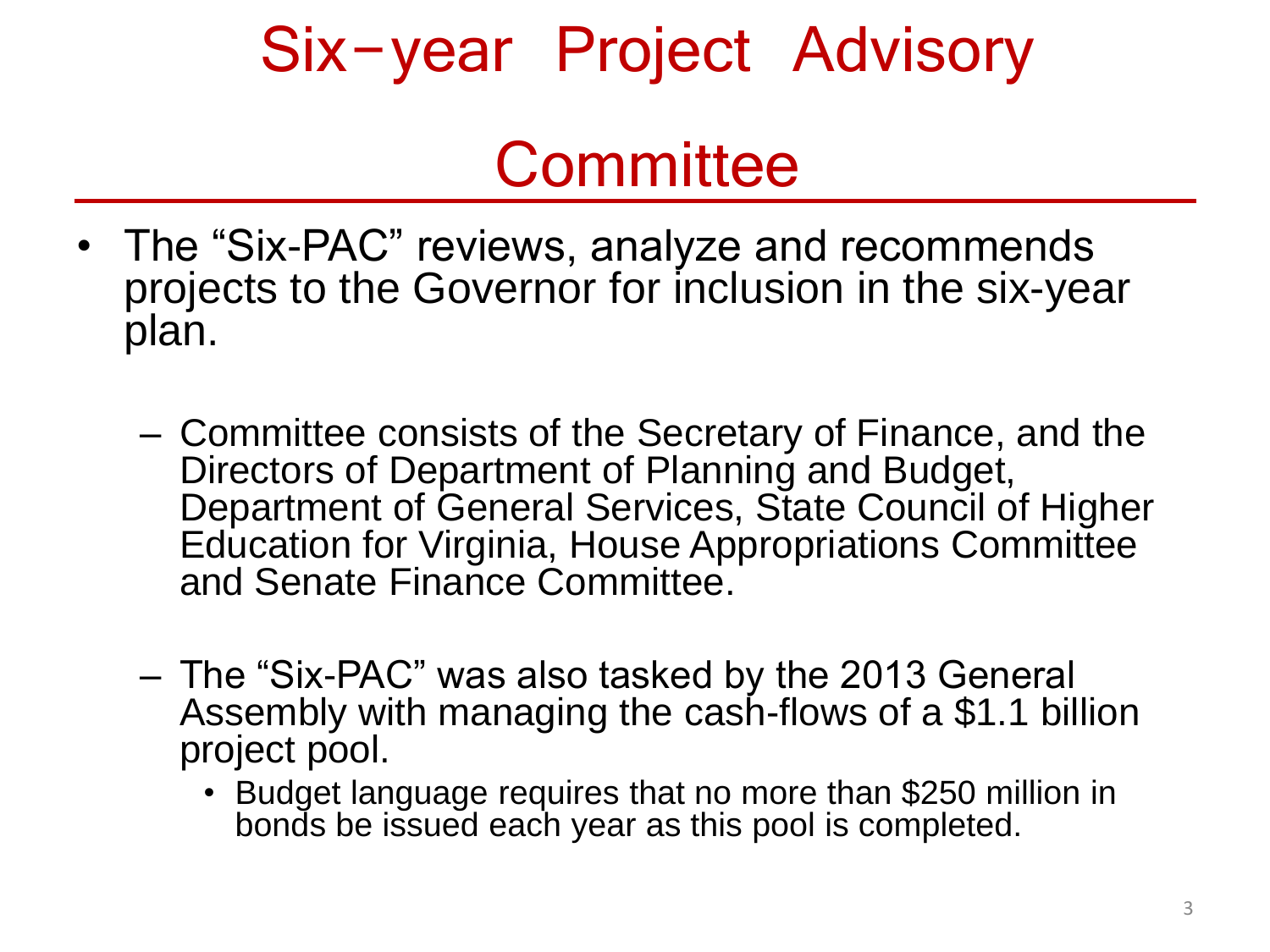# Planning is Critical to Project

### Approval

- First steps in General Assembly approval.
	- Preplanning to obtain detailed definition
		- Space requirements and functional adequacy
		- Review of options (renovate vs. new construction)
		- Site analysis
		- Site plan, floor plan, elevations, exterior
		- Building Code compliance, permit requirements
		- Initial cost estimates.
	- Detailed planning
		- Preparation of architectural and engineering documents up to preliminary design phase.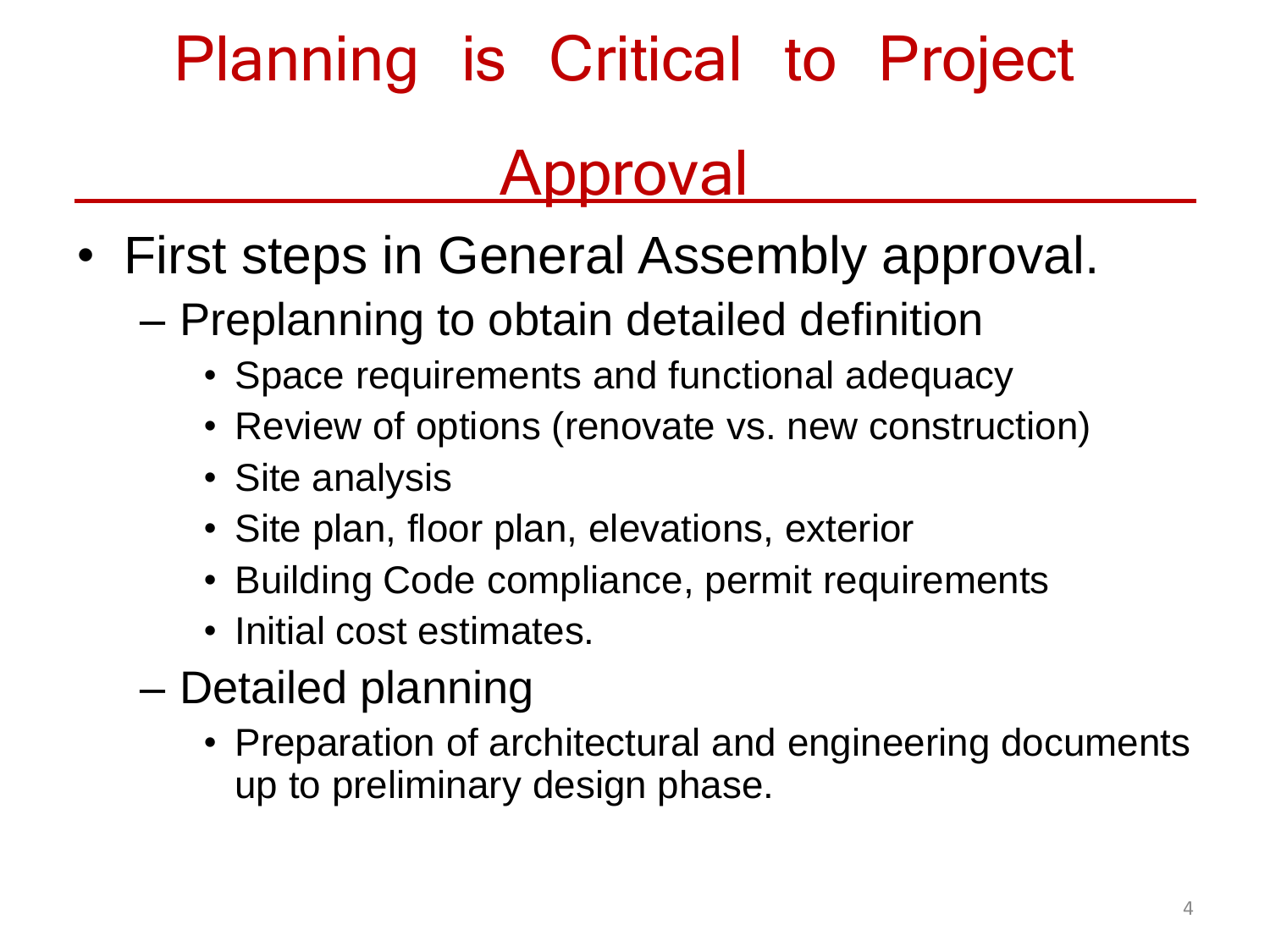# Use of Project Pools

- Beginning in 2008, the General Assembly has budgeted groups of capital outlay projects into large "pools".
	- Senate and House staff maintain confidential working papers for budgeting purposes (not subject to FOIA).
	- Projects are authorized in the Appropriation Act in a pool that includes a total for all projects, but not specific dollar amounts for each project.
- This process provides for more competitive bids since contractors no longer know exact budget for project.
	- Virginia saved over \$87.5 million based on initial estimates from projects authorized in 2008 and 2010.
- The process also allows flexibility for projects costing more than originally estimated as funds can be moved from one project to another.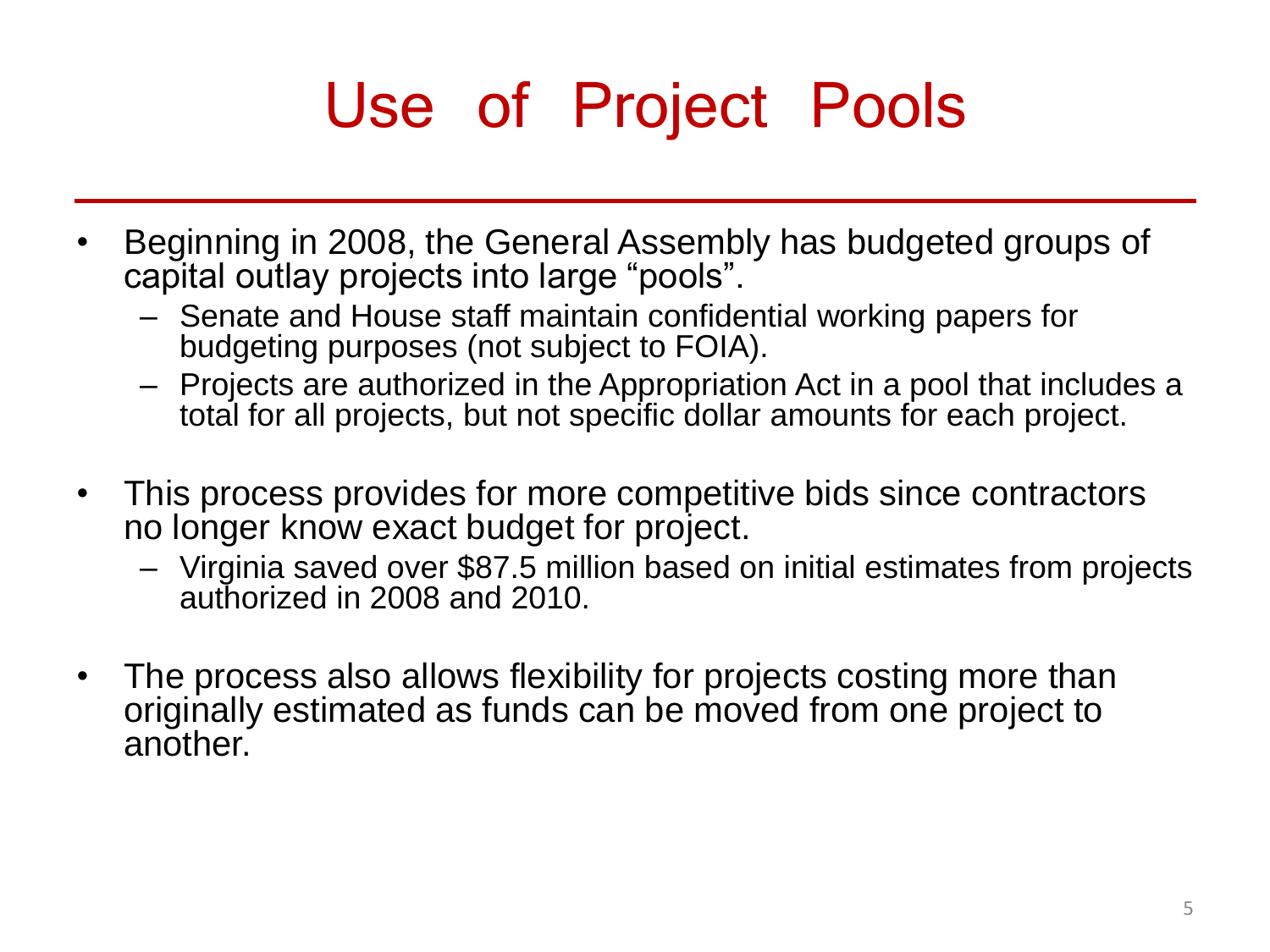#### Construction and Professional Services Manual

#### (CPSM)

- The Virginia Department of General Services is responsible to maintain the CPSM to provide uniformity across state agencies, including:
	- Detailed procedures for state agency management of capital outlay appropriations.
	- Procurement process for professional services and construction contracts to ensure maximum competition and best value.
	- Process for inter-agency coordination and review of capital budget proposals.
	- Design standards to prevent "gold-plating" while ensuring long service life of assets.
	- Building Official practices for permits, inspections and certificates.
	- Best Professional Practices, including minimum energy performance criteria.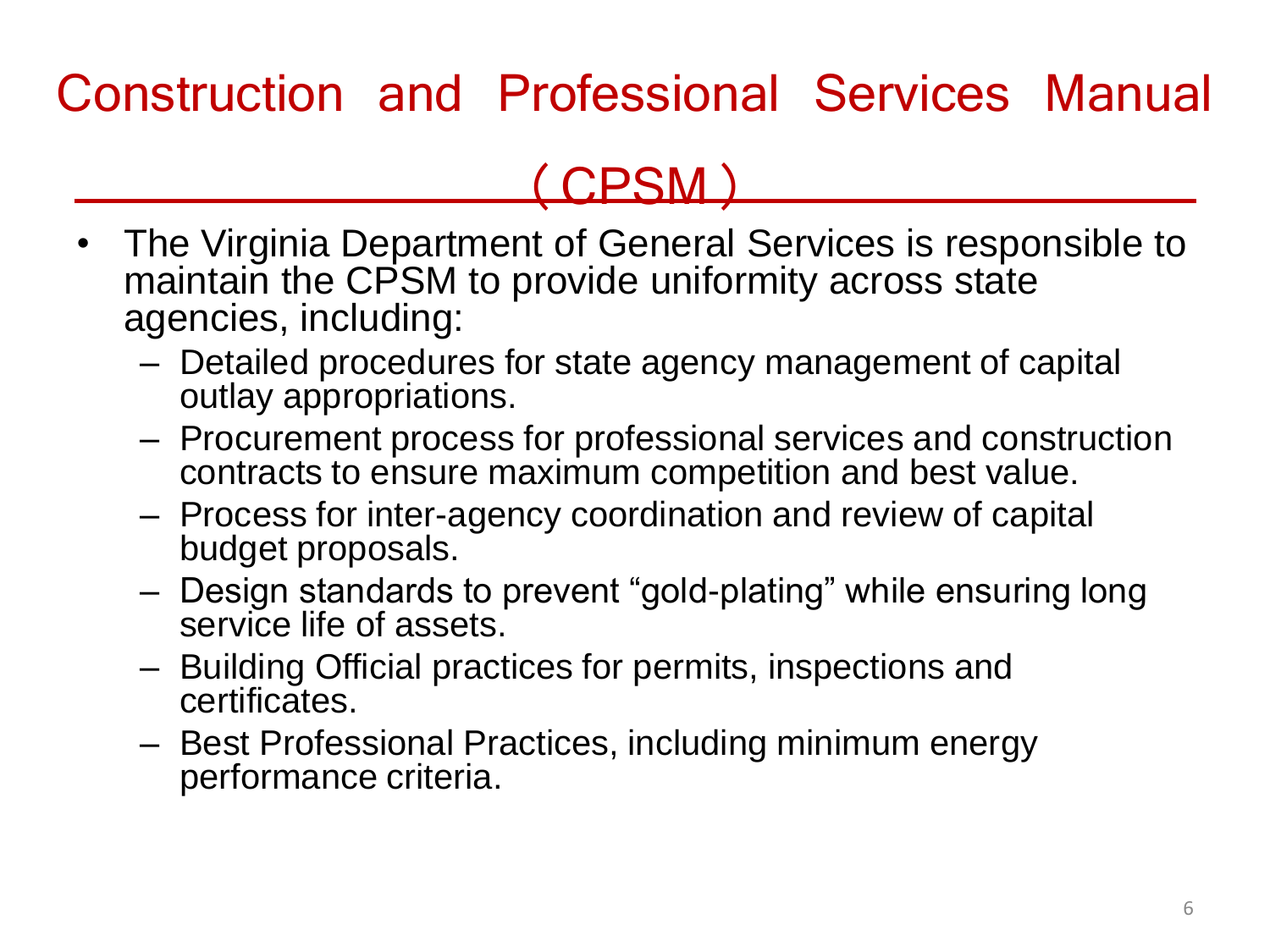# Design-Build Contracts

- Fixed price or not-to-exceed-price Design-Build (D/B) contracts are authorized by the Code of Virginia as an exception to the competitive sealed bid process.
	- Intended to minimize project risk while reducing delivery schedule by overlapping design and construction phases of a project.
- Two step process conducted by an Evaluation Committee:
	- Selection of "Qualified Offerors" through a Request for Qualifications (RFQ).
		- Qualification of offerors evaluated in relation to unique requirements of a project.
		- 2 to 5 offerors selected from RFQ responders are prequalified on short list.
	- A Request for Proposals (RFP) is then sent to those on the short list.
		- Sealed Technical Proposals responsive to the RFP are evaluated.
		- Separately sealed Cost Proposals are not opened until Technical Proposal evaluation is completed.
		- Contract is awarded to offeror determined to have provided the best value in response to the RFP.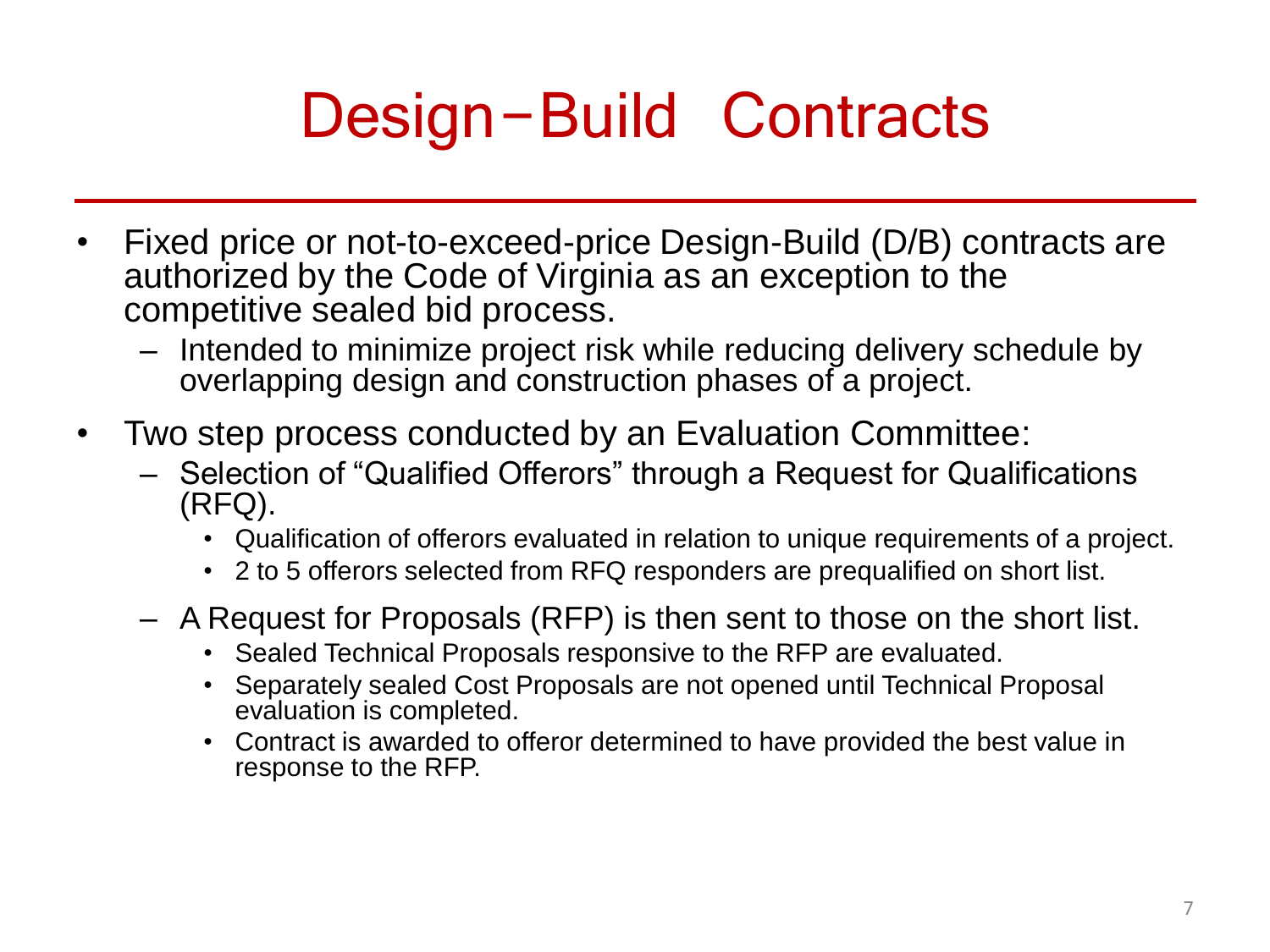## Construction Management Contracts

- The Code of Virginia also allows for the use of Construction Management (CM) Contracts (aka Construction Manager at Risk) under certain circumstances:
	- Fast tracking is needed to meet agency program requirements.
	- Value engineering and/or constructability analysis concurrent with design is required.
	- Project value is greater than \$10 million (can be waived for smaller/complex projects).
- Two-step process similar to D/B, but can be done as a onestep solicitation if adequate justification is provided.
- Required CM contract terms include:
	- Guaranteed Maximum Price
	- No more the 10% of construction may be performed by CM
	- Remaining 90% of work must be performed by subcontractors procured by publicly advertised competitive sealed bidding.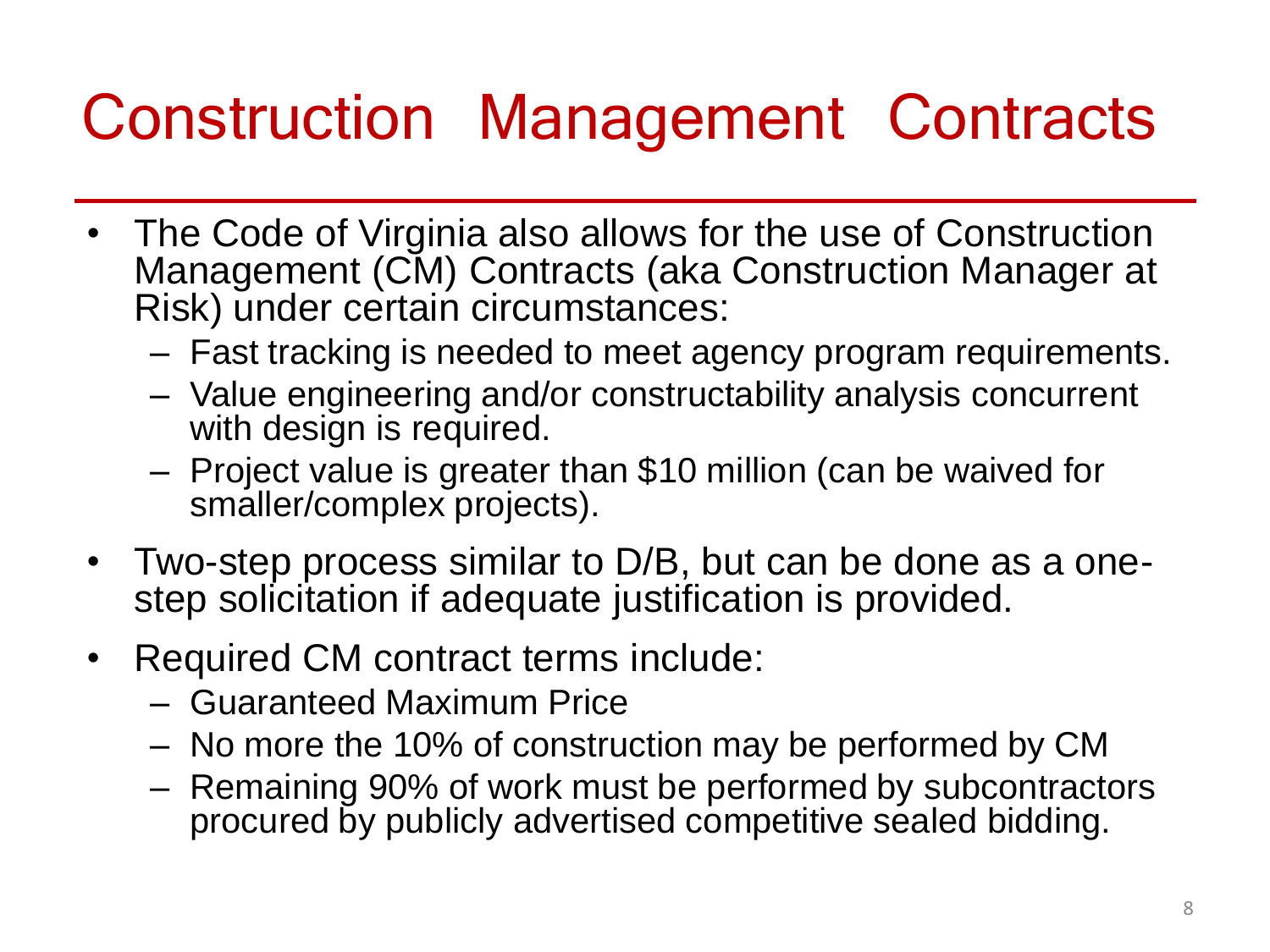# Use of Value Engineering

- Value Engineering (VE) is required by the Code of Virginia for all projects over \$5 million.
	- Systematic review and analysis by a multi-discipline team of 5 qualified professionals not previously involved with the project.
		- Team includes a Certified Value Specialist, Architect, Structural Engineer, Mechanical Engineer and a Electrical (or Civil) Engineer.
	- Team offers suggestions to improve project quality and reduce total project costs by combining or eliminating inefficient or expensive parts or by redesigning the project using different technologies, materials or methods.
		- Each item in the VE review must be either accepted, declined or accepted as modified.
		- The agency must provide justification for any recommendations that are not accepted.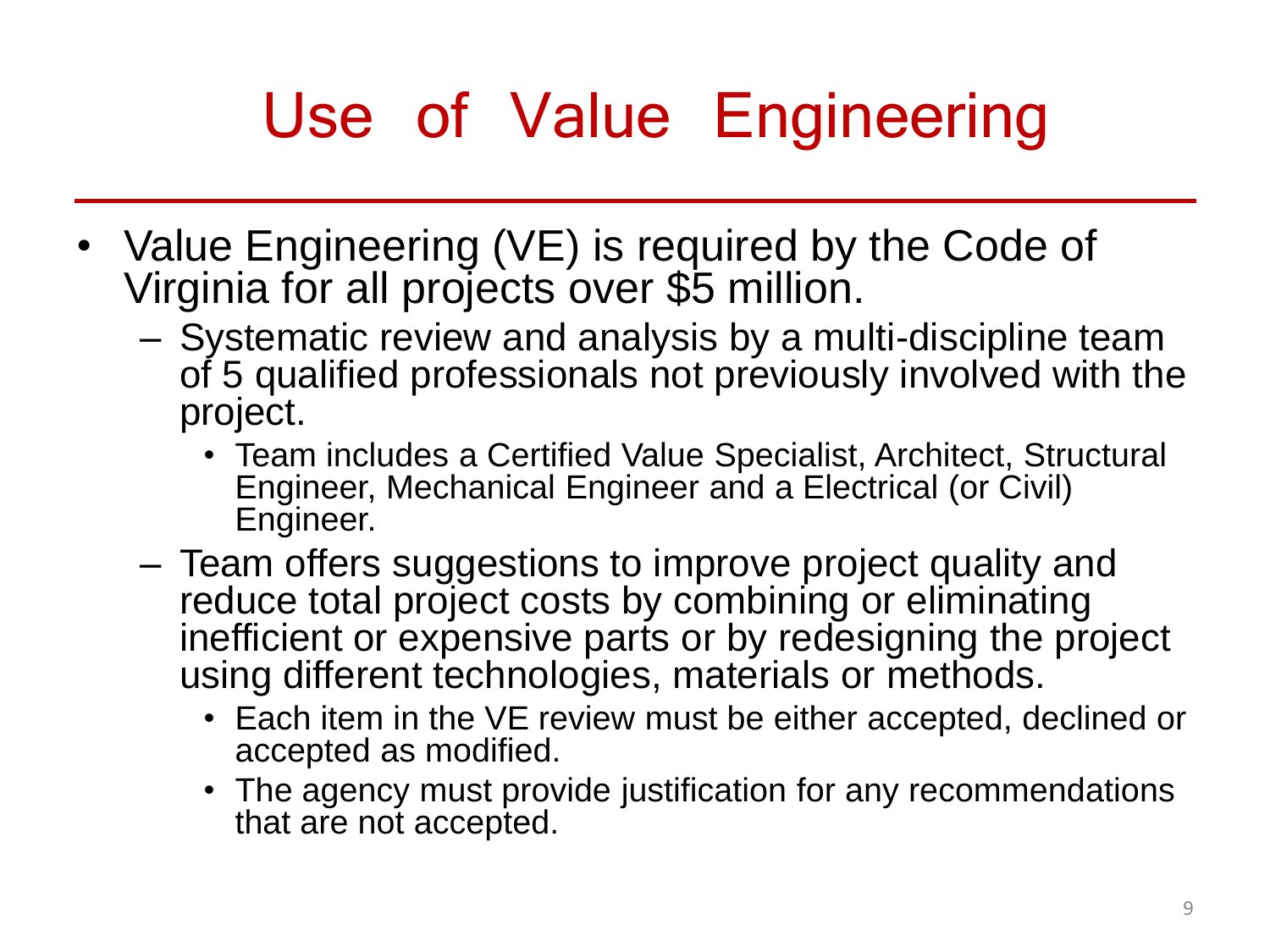

- Virginia maintains a self-imposed debt ceiling policy so that no more than 5% of blended revenues will be required for debt service, which is what is also reported to rating agencies.
- A Debt Capacity Advisory Committee (DCAC) meets each year prior to the General Assembly session and determines the amount of debt that can be prudently issued while staying within the debt ceiling.
	- Virginia now uses a ten year average, which allows that debt service could exceed 5% in a given year, as long as the ten-year average remains below 5%.
- Debt Ceiling policy of 5% is a standard adopted by DCAC, which is much more conservative than what the VA Constitution allows:
	- 25% of an amount equal to 1.15 times average of 3 prior year annual collections of sales and income tax revenue.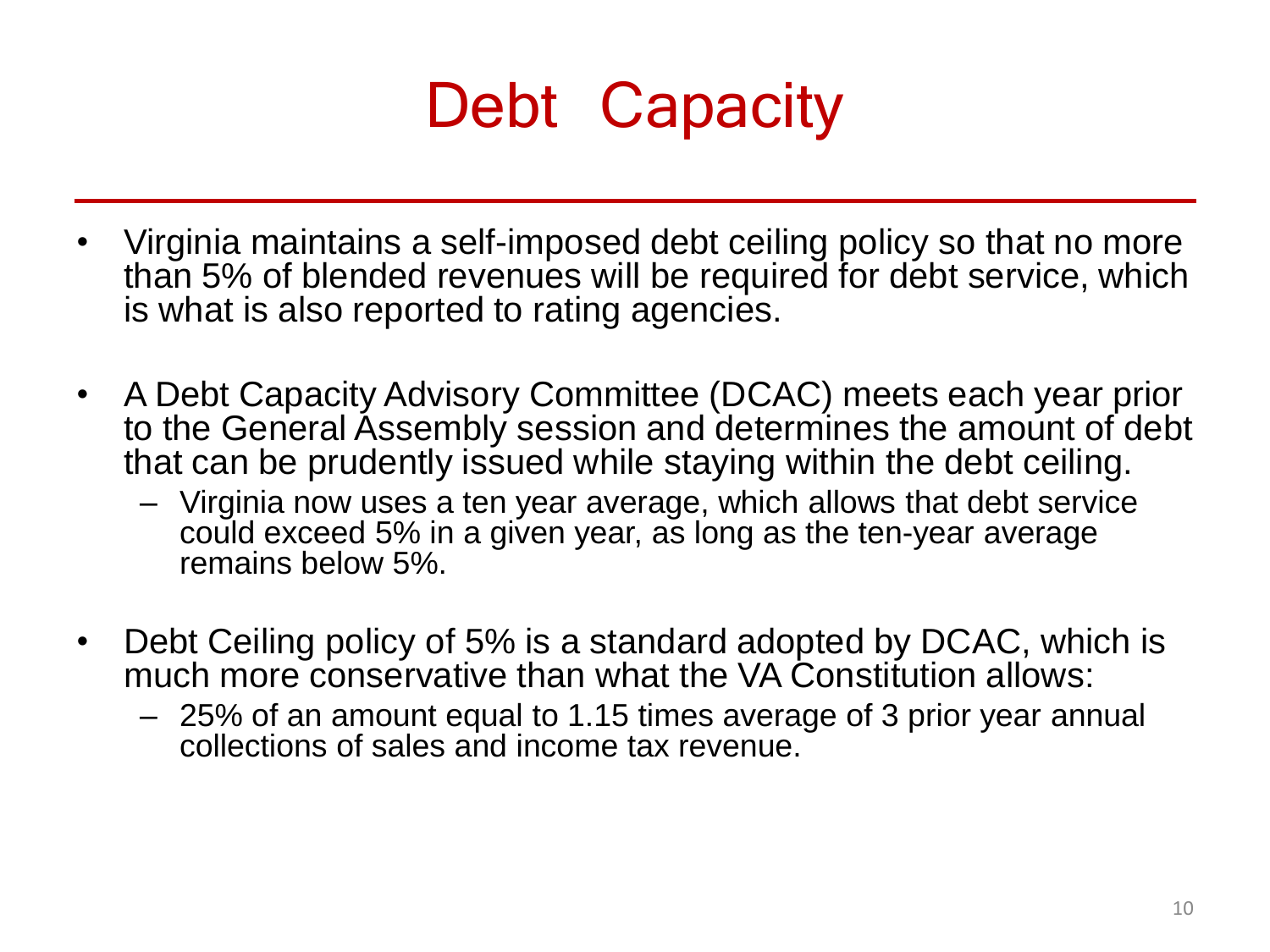#### Debt Capacity Model

#### with 2013 General Assembly Actions

| (Dollars in Millions)              |                                   |                     |                     |                           |                                                      |                      |                     |                  |                              |                     |                     |
|------------------------------------|-----------------------------------|---------------------|---------------------|---------------------------|------------------------------------------------------|----------------------|---------------------|------------------|------------------------------|---------------------|---------------------|
| <b>Debt Capacity Maximum Ratio</b> |                                   |                     |                     |                           | AVG Base @ \$1.08 Bil TOTAL New (Clyde's Request #2) |                      |                     |                  |                              |                     |                     |
| Debt Service as a % of Revenue $=$ |                                   |                     | 5.0%                |                           | {\$880 Mil New Pluse \$200 Mil WQIF}                 |                      |                     |                  |                              |                     |                     |
|                                    |                                   |                     |                     | Prepared January 23, 2013 |                                                      |                      |                     |                  |                              |                     |                     |
|                                    | $\begin{bmatrix} 1 \end{bmatrix}$ | $[2]$               | $[3]$               | $[4]$                     | $\left[5\right]$                                     | [6]                  | $[7]$               | [8]              | [9]                          | [10]                | $[11]$              |
|                                    |                                   |                     |                     |                           |                                                      |                      |                     |                  |                              |                     |                     |
|                                    |                                   |                     |                     | Actual                    | Annual                                               | Actual &             |                     |                  | <b>Debt Service</b>          |                     |                     |
|                                    |                                   | Base                | Annual              | Outstanding               | <b>Payments for</b>                                  | Projected            | Net                 | Amount of        | on Amount of                 | Remaining           | <b>Total</b>        |
|                                    |                                   | Capacity            | <b>Payments for</b> | <b>Debt Service</b>       | <b>Debt Service</b>                                  | <b>Debt Service</b>  | Capacity            | Additional       | <b>Additional</b>            | Capacity            | <b>Debt Service</b> |
|                                    | Blended                           | to Pay              | <b>Debt Service</b> | as a % of                 | on All Planned                                       | as a % of            | to Pay              | Debt that may    | Debt that may                | to Pay              | as a % of           |
| <b>Fiscal Year</b>                 | Revenues                          | <b>Debt Service</b> | on Debt Issued      | Revenues                  | <b>Debt Issuances</b>                                | <b>Revenues</b>      | <b>Debt Service</b> | <b>Be Issued</b> | <b>Be Issued</b>             | <b>Debt Service</b> | <b>Revenues</b>     |
| Actual 2004                        | 12.761.52                         | 638.08              | 373.55              | 2.93%                     | N/A                                                  | 2.93%                | 264.52              | N/A              | N/A                          | 264.52              | 2.93%               |
| Actual 2005                        | 15,099.55                         | 754.98              | 384.50              | 2.55%                     | N/A                                                  | 2.55%                | 370.48              | N/A              | N/A                          | 370.48              | 2.55%               |
| Actual 2006                        | 16,066.10                         | 803.31              | 419.01              | 2.61%                     | N/A                                                  | 2.61%                | 384.30              | N/A              | N/A                          | 384.30              | 2.61%               |
| Actual 2007<br>                    | 16.847.70                         | 842.39<br>.         | 482.33              | 2.86%                     | N/A                                                  | 2.86%<br>            | 360.06<br>          | N/A              | N/A<br>                      | 360.06<br>          | 2.86%               |
| Actual 2008                        | 17,076.40                         | 853.82              | 532.95              | 3.12%                     | N/A                                                  | 3.12%                | 320.87              | N/A              | N/A                          | 320.87              | 3.12%               |
| Actual 2009                        | 15,680.70                         | 784.04              | 587.33              | 3.75%                     | N/A                                                  | 3.75%                | 196.71              | N/A              | N/A                          | 196.71              | 3.75%               |
| Actual 2010                        | 15,871.20                         | 793.56              | 633.45              | 3.99%                     | N/A                                                  | 3.99%                | 160.11              | N/A              | N/A                          | 160.11              | 3.99%               |
| Actual 2011                        | 16,751.10                         | 837.56              | 693.64              | 4.14%                     | N/A                                                  | 4.14%                | 143.92              | N/A              | N/A<br>                      | 143.92              | 4.14%               |
| Actual 2012                        | 17.787.10                         | 889.36              | 747.02              | 4.20%                     | N/A                                                  | 4.20%                | 142.34              | N/A              | N/A                          | 142.34              | 4.20%               |
| 2013                               | 18.278.40                         | 913.92              | 820.77              | 4.49%                     | 48.18                                                | 4.75%                | 44.97<br>           | 0.00             | 0.000                        | 44.97               | 4.75%               |
| 2014<br>                           | 18,950.00                         | 947.50<br>          | 809.97              | 4.27%                     | 105.29                                               | 4.83%                | 32.23               | 447.10           | 32.750                       | (0.52)              | $5.00\%$            |
| 2015<br>,,,,,,,,,,,,,,,,,          | 19,809.20                         | 990.46              | 801.03              | 4.04%                     | 198.80                                               | 5.05%                | (9.37)<br>mumu      | 447.10           | 65.500                       | (74.87)             | 5.38%               |
| 2016                               | 20.502.60                         | 1.025.13<br>        | 770.63              | 3.76%                     | 259.36                                               | 5.02%<br>,,,,,,,,,,, | (4.86)<br>.         | 447.10           | 98.250<br>,,,,,,,,,,,        | (103.11)<br>.<br>   | 5.50%<br>           |
| 2017<br>                           | 21,270.60<br>                     | 1,063.53<br>        | 718.75              | 3.38%<br>                 | 316.59<br>                                           | 4.87%                | 28.18<br>           | 447.10<br>       | 131.000<br>,,,,,,,,,,,,,,,,, | (102.82)            | 5.48%               |
| 2018<br>,,,,,,,,,,,,,,,,,          | 22,004.00                         | 1,100.20<br>        | 682.04              | 3.10%                     | 346.54                                               | 4.67%                | 71.62               | 447.10<br>       | 163.750                      | (92.13)             | 5.42%               |
| 2019<br>                           | 22,771.16                         | 1.138.56            | 632.96              | 2.78%                     | 353.10                                               | 4.33%                | 152.50              | 447.10           | 196.500                      | (44.00)<br>         | 5.19%               |
| 2020<br>                           | 23,558.94                         | 1,177.95            | 582.57              | 2.47%                     | 341.56                                               | 3.92%                | 253.81              | 447.10           | 229.250                      | 24.56               | 4.90%               |
| 2021                               | 24,605.75                         | 1.230.29            | 562.71              | 2.29%                     | 348.12                                               | 3.70%                | 319.45              | 447.10           | 262.000                      | 57.45               | 4.77%               |
| 2022                               | 25,700.03                         | 1,285.00            | 537.31              | 2.09%                     | 354.69                                               | 3.47%                | 393.00              | 447.10           | 294.750                      | 98.25               | 4.62%               |
|                                    |                                   |                     |                     |                           |                                                      |                      |                     |                  | 2 Yrs Excess                 |                     |                     |
|                                    |                                   |                     |                     |                           |                                                      |                      | Average:            | \$447.10         | Avg Capacity:                | \$1,341.27          | 11                  |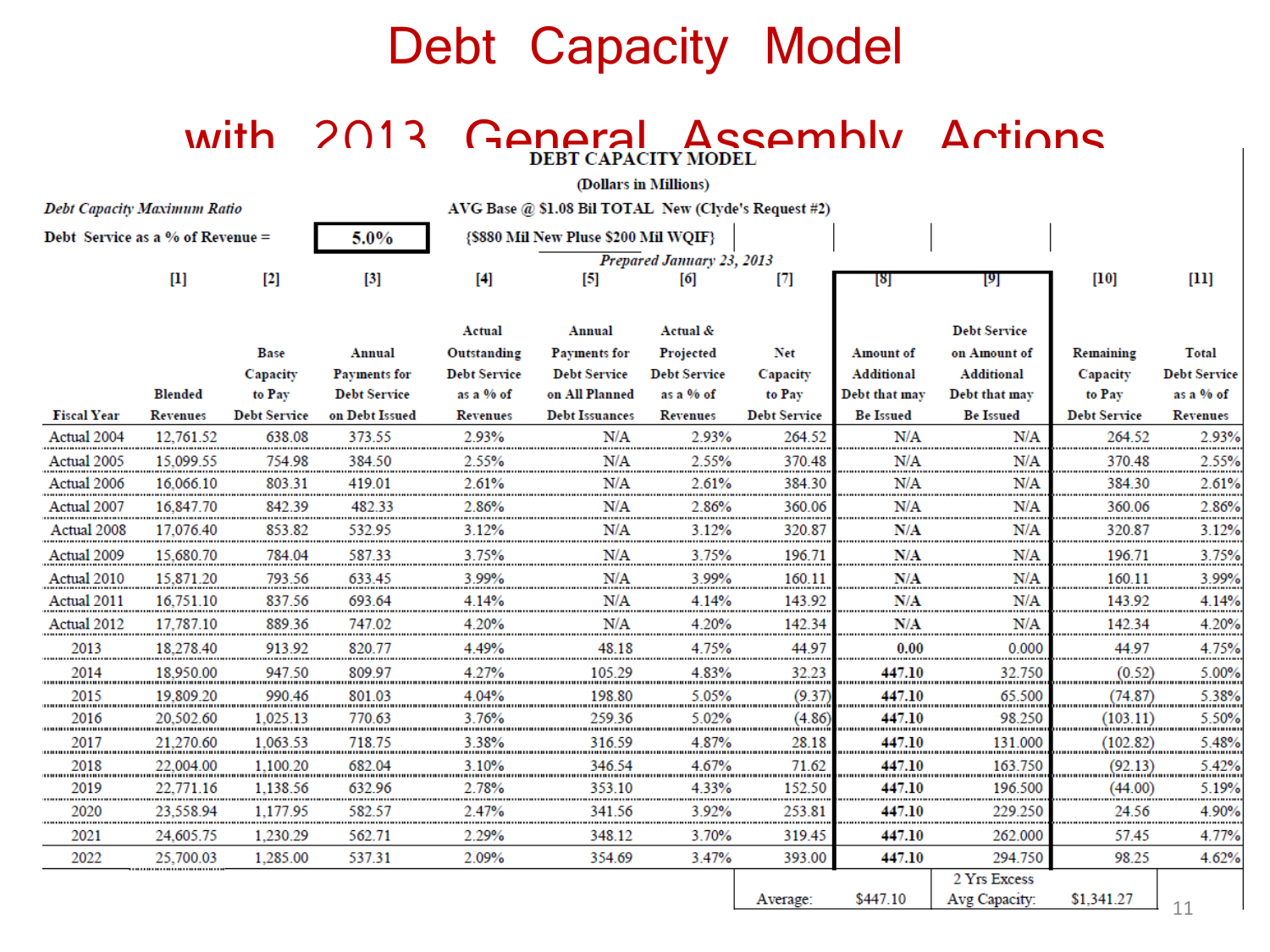## Comparison of Debt to Personal

#### Income



Source: New England Public Policy Center, Federal Reserve Bank of Boston.

Note: General obligation and primary government debt for FY 2012 year-end; Census data for FY 2010 year-end. Does not include local government debt..

\* Designates states that require voter approval for GO debt.